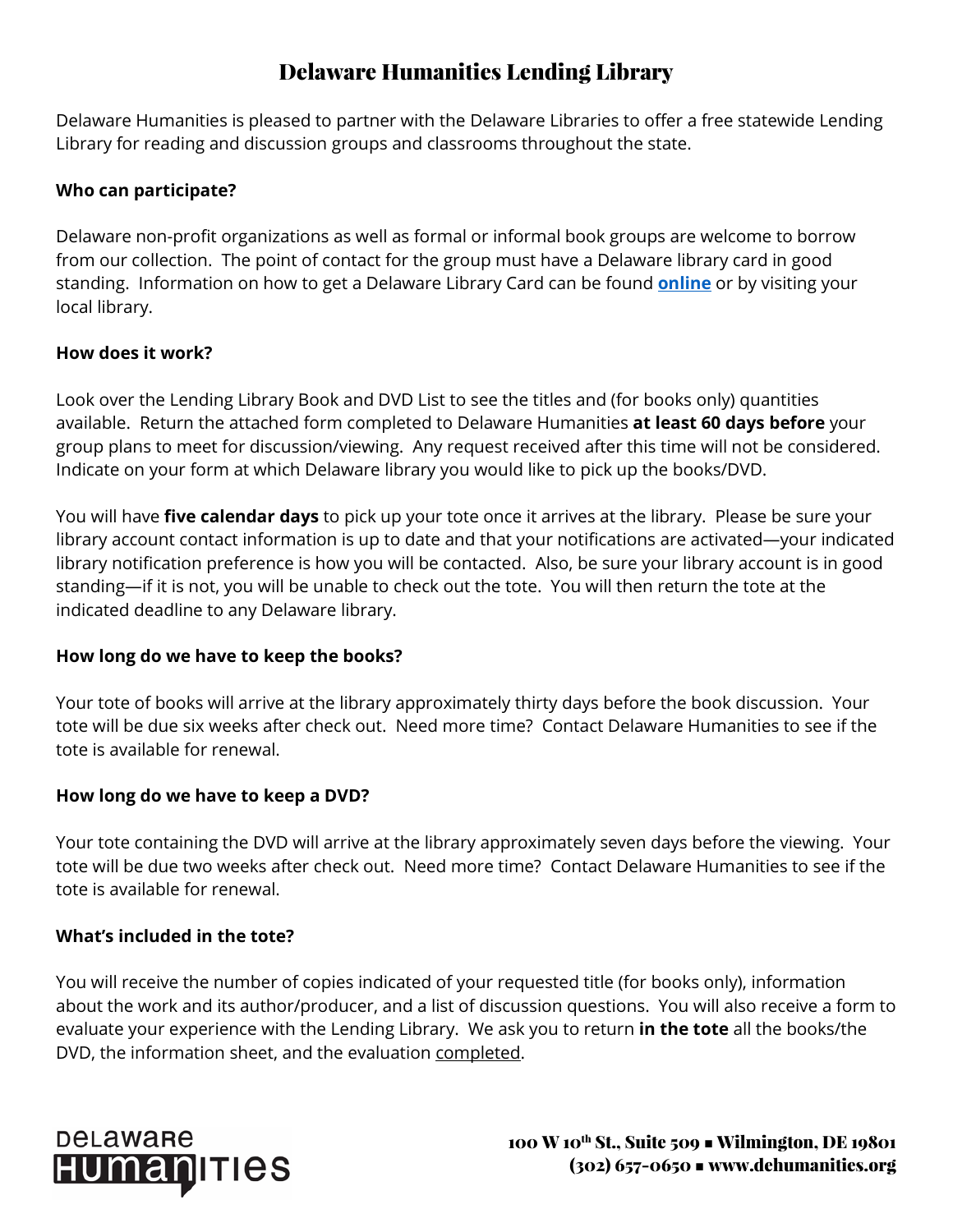## Delaware Humanities Lending Library Request Form

Please complete and return the form below. Forms can be mailed to Delaware Humanities or emailed to Ciera Fisher (chfisher@dhf.org).

*Note that all requests must be made 60 days before the book discussion or DVD viewing*. Requests made after this time will not be considered.

| Organization (if applicable):  |  |
|--------------------------------|--|
| Point of Contact:              |  |
| Address:                       |  |
| Contact's Email:               |  |
| Contact's Telephone:           |  |
| Contact's Library Card Number  |  |
| (last four digits only):       |  |
| Pick up library:               |  |
| Title Requested:               |  |
| If book, number of copies      |  |
| (circle one):                  |  |
| Date of discussion/viewing:    |  |
| Date plan to distribute books: |  |

This event is open to the public (circle one):  $Yes()$  No **If "Yes", please put the group's meeting information on the reverse of this form and Delaware Humanities will help advertise your event.**

- 1) By signing below, I confirm that the above information is accurate.
- 2) I agree to return the books or DVD, supplemental materials, and **completed** evaluation form at the time indicated by Delaware Humanities to a Delaware library.
- 3) I agree that the number of books or DVD indicated above will be returned to Delaware Humanities in good condition. If not, I realize I will be billed by Delaware Humanities for each book or DVD and agree to pay that bill.
- 4) I realize that regular library fees may apply if I return the tote late.

 $\overline{a}$ 

Signature Date



100 W 10th St., Suite 509 ■ Wilmington, DE 19801 (302) 657-0650 ■ www.dehumanities.org